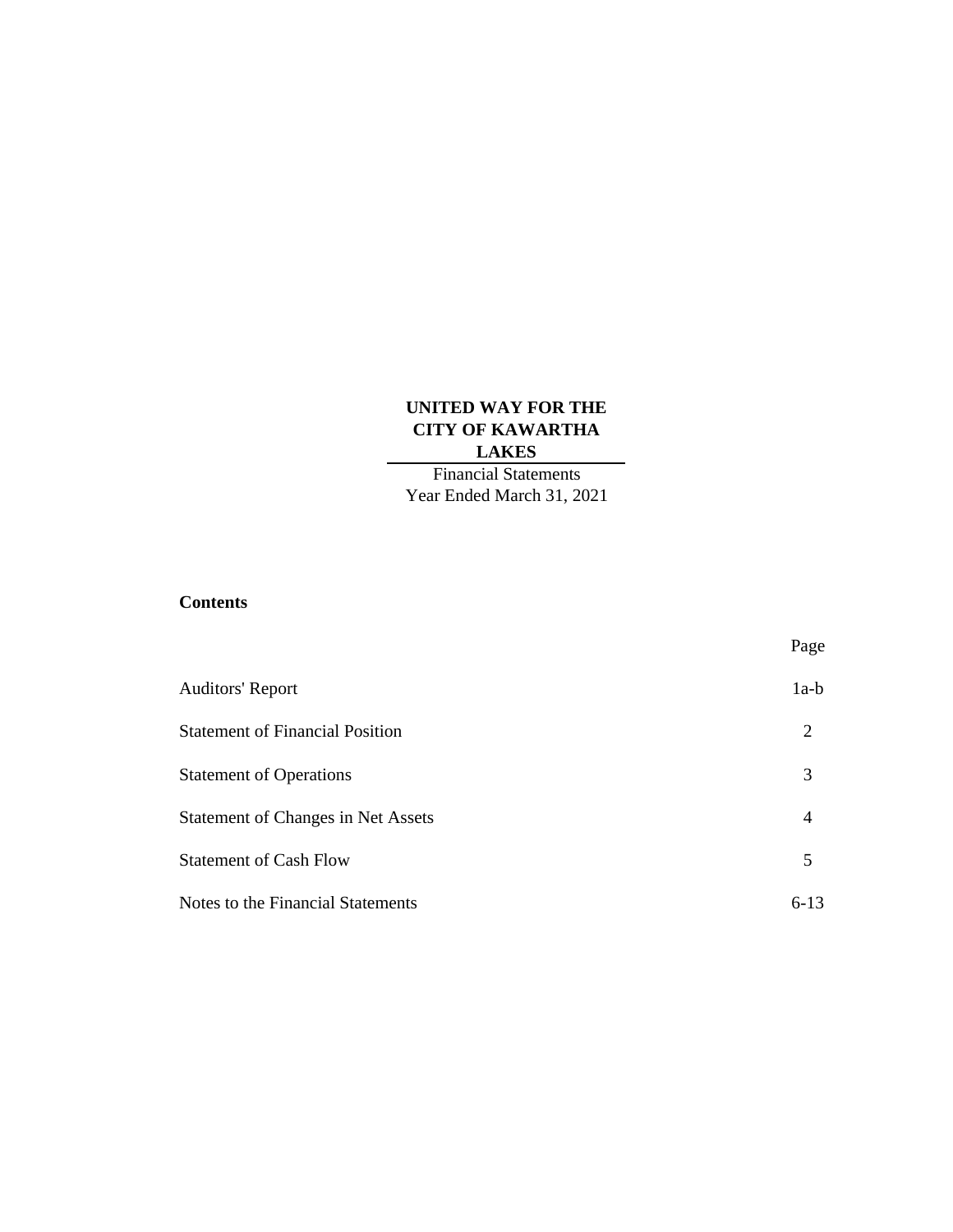## **Independent Auditor's Report**

# Hutton Angelo

#### To the Directors of United Way For The City Of Kawartha Lakes:

### **Qualified Opinion**

We have audited the accompanying financial statements of United Way for the City of Kawartha Lakes("United Way"), which comprise the statement of financial position as at March 31, 2021, the statement of operations, statement of changes in fund balances, the statement of cash flow for the year then ended, and a summary of significant accounting policies and other explanatory information.

In our opinion, except for the possible effects of the matter described in the Basis for Qualified Opinion section of our report, the accompanying financial statements present fairly, in all material respects, the financial position of the United Way for the City of Kawartha Lakes as at March 31, 2021 and its financial performance and its cash flow for the year then ended are in accordance with Canadian accounting standards for not-for-profit organizations.

In common with many not-for-profit organizations, the United Way derives revenue from fundraising activities the completeness of which is not susceptible to satisfactory audit verification. Accordingly, verification of these revenues was limited to the amounts recorded in the records of the United Way. Therefore, we were not able to determine whether any adjustments might be necessary to revenues, excess of expenses over revenues, and cash flows from operations for the year ended March 31, 2021 and 2020 years. Our audit opinion on the financial statements for the year ended March 31, 2020 was modified accordingly because of the possible effects of this limitation in scope.

We conducted our audit in accordance with Canadian generally accepted auditing standards. Our responsibilities under those are further described in the Auditor's Responsibilities for the Audit of the Financial Statements section of our report. We are independent of the United Way in accordance with the ethical requirements that are relevant to our audit of the financial statements in Canada, and we have fulfilled our other ethical responsibilities in accordance with these requirements. We believe that the audit evidence we have obtained is sufficient and appropriate to provide a basis for our audit opinion.

### **Other Information**

Management is responsible for the other information. The other information comprises the Annual General Meeting report, but does not include the financial statements and our auditor's report thereon.

Our opinion on the financial statements does not cover the other information and we do not express any form of assurance conclusion thereon.

In connection with our audit of the financial statements, our responsibility is to read the other information and, in doing so, consider whether the other information is materially inconsistent with the financial statements or our knowledge obtained in the audit or otherwise appears to be materially misstated. If, based on the work we have performed, we conclude that there is a material misstatement of this other information, we are required to report that fact. We have nothing to report in this regard.

### Responsibility of Management and Those Charged with Governance for the Financial Statements

Management is responsible for the preparation and fair presentation of the financial statements in accordance with Canadian accounting standards for not-for-profit organizations, and for such internal control as management determines is necessary to enable the preparation of financial statements that are free from material misstatement, whether due to fraud or error.

In preparing the financial statements, management is responsible for assessing the United Way's ability to continue as a going concern, disclosing, as applicable, matters related to going concern and using the going concern basis of accounting unless management either intends to liquidate the United Way or to cease operations, or has no realistic alternative but to do so.

Those charged with governance are responsible for overseeing the United Way's financial reporting process.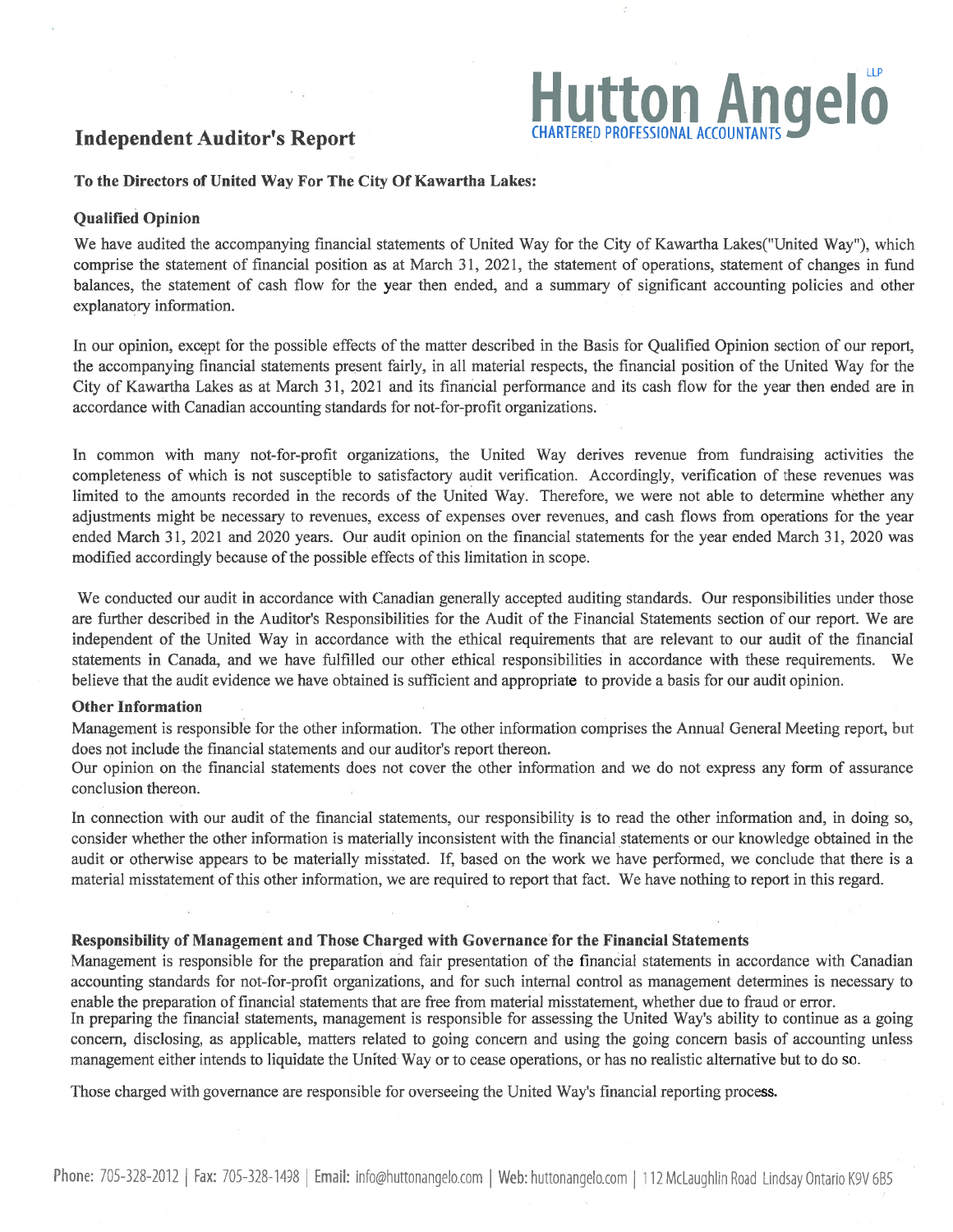#### **Auditor's Responsibilities for the Audit of the Financial Statements**

Our objectives are to obtain reasonable assurance about whether the financial statements as a whole are free from material misstatement, whether due to fraud or error, and to issue an auditor's report that includes our opinion. Reasonable assurance is a high level of assurance, but is not a guarantee that an audit conducted in accordance with Canadian generally accepted auditing standards will always detect a material misstatement when it exists. Misstatements can arise from fraud or error and are considered material if, individually or in the aggregate, the could reasonably be expected to influence the economic decisions of users taken on the basis of these financial statements. As part of an audit in accordance with Canadian generally accepted auditing standards, we exercise professional judgement and maintain professional skepticism throughout the audit. We also:

Identify and assess the risks of material misstatement of the financial statements, whether due to fraud or error, design and perform audit procedures responsive to those risks, and obtain audit evidence that is sufficient and appropriate to provide a basis for our opinion. The risk of not detecting a material misstatement resulting from fraud is higher than for one resulting from error, as fraud may involve collusion, forgery, intentional omissions, misrepresentations, or the override of internal control.

Obtain an understanding of internal control relevant to the audit in order to design audit procedures that are appropriate in the circumstances, but not for the purpose of expressing an opinion on the effectiveness of the United Way's internal control.

Evaluate the appropriateness of accounting policies used and the reasonableness of accounting estimates and related disclosures made by management.

Conclude on the appropriateness of management's use of the going concern basis of accounting and based on the audit evidence obtained, whether a material uncertainty exists related to events or conditions that may cast significant doubt on the United Way's ability to continue as a going concern. If we conclude that a material uncertainty exists, we are required to draw attention in our auditor's report to the related disclosures in the financial statements or, if such disclosures are inadequate, to modify our opinion. Our conclusions are based on the audit evidence obtained up to the date of our auditor's report. However, future events or conditions may cause the Society to cease to continue as a going concern.

Evaluate the overall presentation, structure and content of the financial statements, including the disclosures, and whether the financial statements represent the underlying transactions and events in a manner that achieves fair presentation.

We communicate with those charged with governance regarding, among other matters, the planned scope and timing of the audit and significant audit findings, including any significant deficiencies in internal control that we identify during our audit.

Huttou Ingelo LLP

Lindsay, Ontario September 8, 2021

**Chartered Professional Accountants Licensed Public Accountants** 

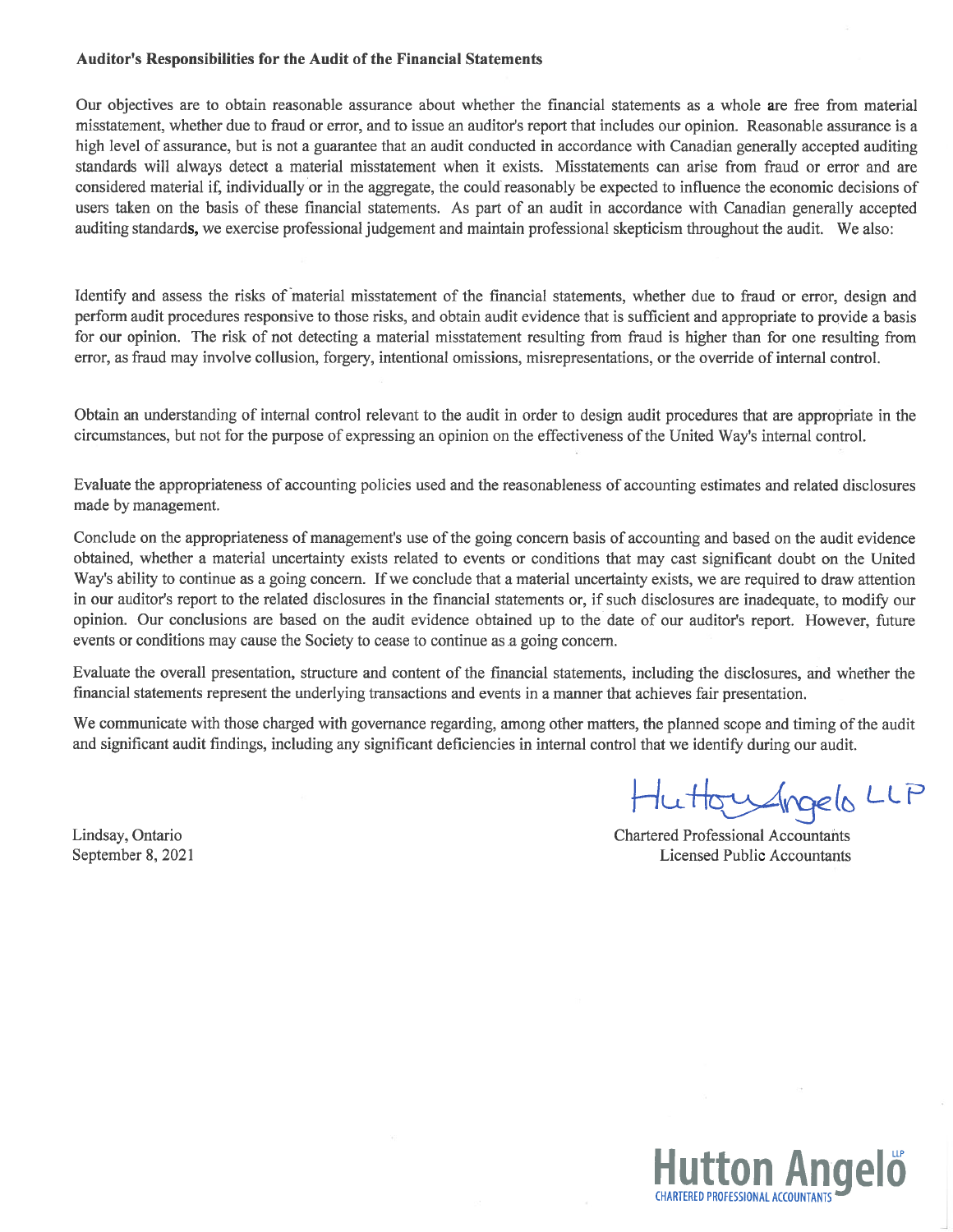Statement of Financial Position as at March 31, 2021

|                                                 |               | 2021    |               | 2020    |
|-------------------------------------------------|---------------|---------|---------------|---------|
| <b>ASSETS</b>                                   |               |         |               |         |
| <b>Current</b>                                  |               |         |               |         |
| Cash and cash equivalents (Note 4)              | $\mathbb{S}$  | 243,543 | $\mathcal{S}$ | 139,927 |
| HST rebate receivable                           |               | 4,525   |               | 3,778   |
| Uncollected Pledges (Note 5)                    |               | 68,599  |               | 62,716  |
| Canada Emergency Wage Subsidy (CEWS) receivable |               | 3,109   |               |         |
| Other current assets (Note 6)                   |               | 3,847   |               | 4,038   |
|                                                 |               | 323,623 |               | 210,459 |
| Capital Assets (Note 7)                         |               | 16,588  |               |         |
|                                                 |               |         |               |         |
|                                                 | \$            | 340,211 | \$            | 210,459 |
| <b>LIABILITIES AND NET ASSETS</b>               |               |         |               |         |
| <b>Current liabilities</b>                      |               |         |               |         |
| Accounts payable and accrued liabilities        | $\mathcal{S}$ | 28,191  | \$            | 61,190  |
| Sublease tenant deposit                         |               |         |               | 650     |
| Deferred grant revenue (Note 8)                 |               | 73,681  |               | 66,115  |
|                                                 |               | 101,872 |               | 127,955 |
|                                                 |               |         |               |         |
| Deferred Capital Contributions (Note 9)         |               | 13,874  |               |         |
|                                                 |               | 115,746 |               | 127,955 |
|                                                 |               |         |               |         |
| <b>Net Assets</b>                               |               |         |               |         |
| <b>Distribution Reserve</b>                     |               | 224,465 |               | 82,504  |
|                                                 | \$            | 340,211 | \$            | 210,459 |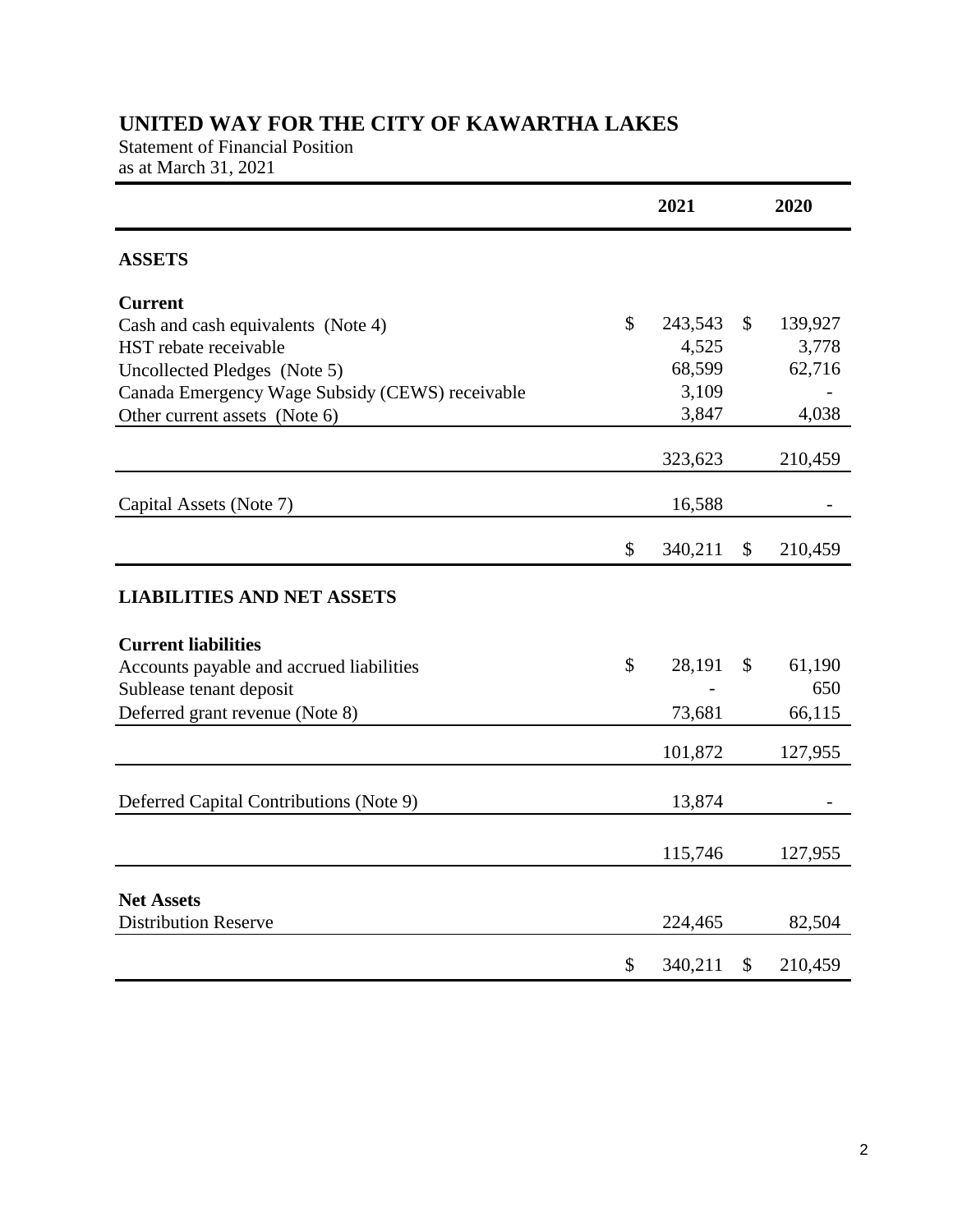Statement of Operations for the year March 31, 2021

|                                                       | 2021          |              | 2020    |
|-------------------------------------------------------|---------------|--------------|---------|
| <b>Campaign Revenue</b>                               |               |              |         |
| Campaign donations                                    | \$<br>326,327 | $\mathbb{S}$ | 282,495 |
| Uncollectible pledges                                 | (443)         |              | 3,558   |
|                                                       | 325,884       |              | 286,053 |
| <b>Other Revenues</b>                                 |               |              |         |
| Community program grants and fees (Note 10)           | 101,273       |              | 72,418  |
| COVID-19 grants:                                      |               |              |         |
| <b>Emergency Community Support Fund</b>               | 374,699       |              |         |
| <b>New Horizons Seniors Program</b>                   | 49,728        |              |         |
| Canada Emergency (and Temporary) Wage Subsidies       | 40,389        |              |         |
| City of Kawartha Lakes COVID-19                       | 5,354         |              |         |
| Fundraising events and activities                     |               |              | 19,519  |
| Rental income                                         | 15,125        |              | 16,225  |
|                                                       | 586,567       |              | 108,162 |
| <b>Total Revenue</b>                                  | 912,451       |              | 394,215 |
| <b>Distributions and Community Programs:</b>          |               |              |         |
| Amortization, small equipment and maintenance         | 9,260         |              | 3,812   |
| Affiliation fee                                       | 3,425         |              | 2,615   |
| Bursary payments                                      |               |              | 1,200   |
| Direct program expenses (Note 10)                     | 49,535        |              | 52,862  |
| Distributions to member agencies and others (Note 11) | 452,433       |              | 86,422  |
| Professional services                                 | 6,637         |              | 5,294   |
| Publicity and promotion                               | 5,689         |              | 1,709   |
| Rent                                                  | 14,878        |              | 27,196  |
| Telephone, insurance, office and miscellaneous        | 16,257        |              | 14,650  |
| Wages and benefits                                    | 191,277       |              | 152,917 |
| Total distributions and community program expenses    | 749,391       |              | 348,677 |
| <b>Operating Expenses:</b>                            |               |              |         |
| Amortization, small equipment and maintenance         | 697           |              | 673     |
| Advertising and promotion                             | 428           |              | 554     |
| Affiliation fee                                       | 258           |              | 461     |
| Fundraising events and activities                     | 2,774         |              | 12,623  |
| <b>Professional Services</b>                          | 500           |              | 934     |
| Rent                                                  | 1,120         |              | 4,799   |
| Telephone, office and miscellaneous                   | 1,224         |              | 2,175   |
| Wages and benefits                                    | 14,098        |              | 26,985  |
| Total operating expenses                              | 21,099        |              | 49,204  |
|                                                       |               |              |         |
| Total distributions and operating expenses            | 770,490       |              | 397,881 |
| <b>Excess (Deficiency) of Revenue over Expenses</b>   | \$<br>141,961 | \$           | (3,666) |

See accompanying notes to the financial statements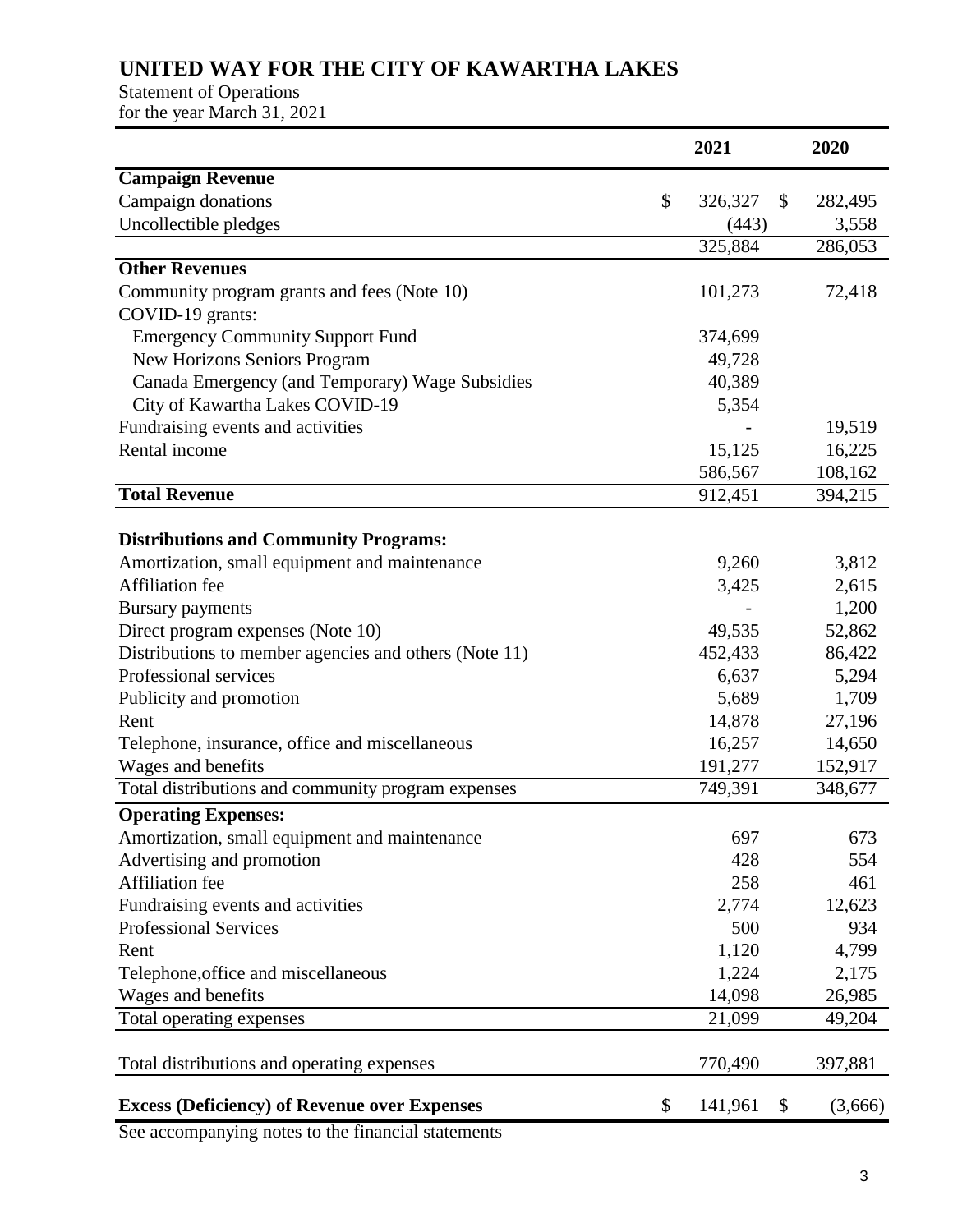**Statement of Changes in Net Assets**

for the year ended March 31, 2021

|                                                              |                 | 2021          |                                       | 2020 |                                                       |  |  |
|--------------------------------------------------------------|-----------------|---------------|---------------------------------------|------|-------------------------------------------------------|--|--|
|                                                              | <b>Total</b>    |               | <b>Distribution</b><br><b>Reserve</b> |      | <b>Total</b><br>(All Distribution<br><b>Reserve</b> ) |  |  |
| Balance-beginning of year                                    | \$<br>82,504 \$ |               | 82,504 \$                             |      | 86,170                                                |  |  |
| Excess(Deficit) of Revenues<br>over<br>Expenses for the year | 141,961         |               | 141,961                               |      | (3,666)                                               |  |  |
| Balance- end of year                                         | \$<br>224,465   | <sup>\$</sup> | 224,465 \$                            |      | 82,504                                                |  |  |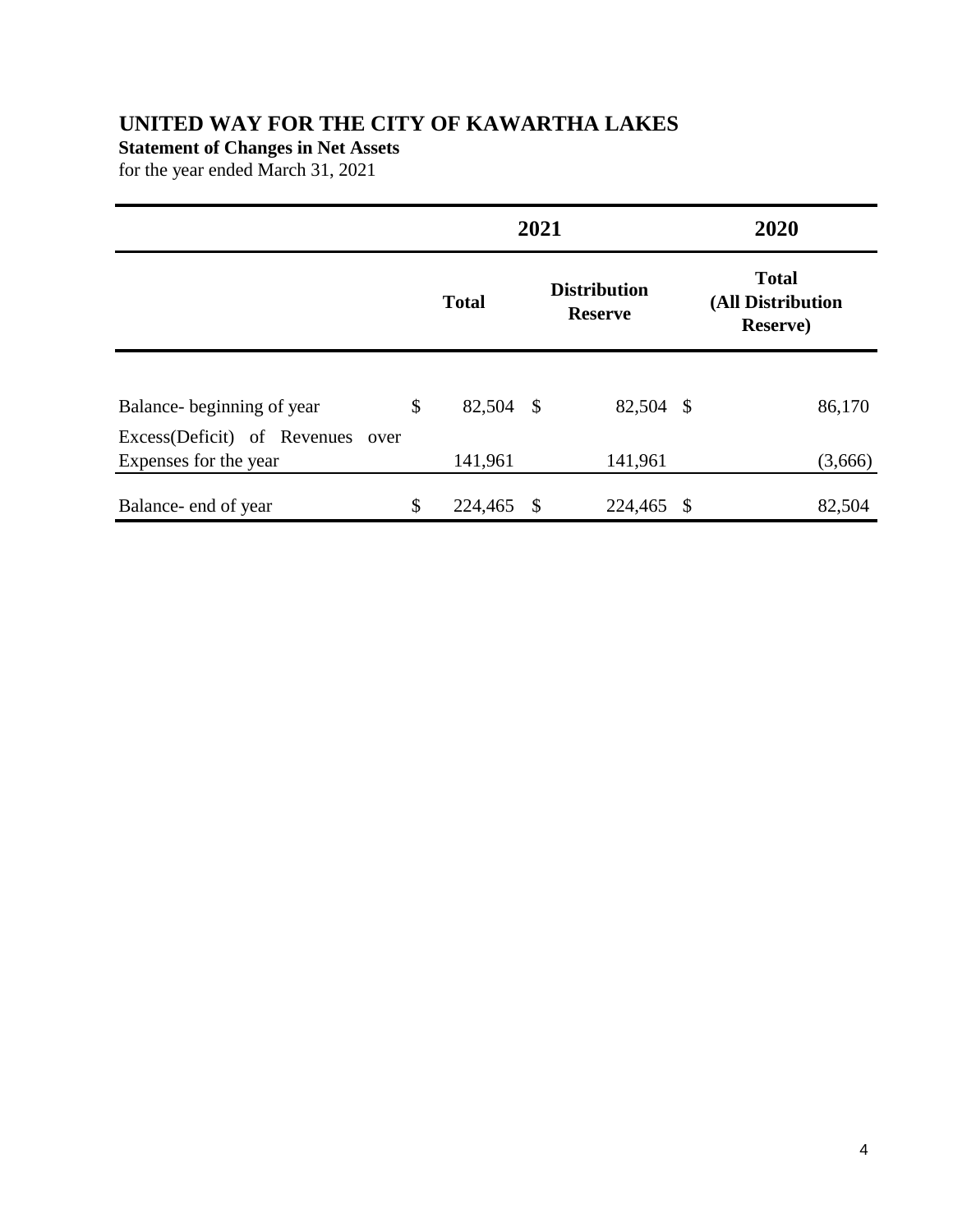Statement of Cash Flow for the year March 31, 2021

| $\mathcal{S}$ | 141,961       | (3,666)   |
|---------------|---------------|-----------|
|               |               |           |
| \$            | (53,961)      | (57, 555) |
|               | 2,877         |           |
|               | (1,520)       |           |
|               | 89,357        | (61,221)  |
|               |               |           |
|               | (747)         | (543)     |
|               | (9,640)       | 56,358    |
|               | 191           | 1,498     |
|               | (33,001)      | (18, 643) |
|               | 46,160        | (22, 551) |
|               |               |           |
|               | (19, 465)     |           |
|               | 15,394        |           |
|               | (4,071)       |           |
|               |               |           |
|               | (15, 394)     |           |
|               | 76,921        | 67,000    |
|               | 61,527        | 67,000    |
|               | 139,927       | 95,478    |
| \$            | 243,543<br>\$ | 139,927   |
|               |               |           |

**Cash and cash equivalents consists of:**

| Cash | 243,543 | τD. | 139,927 |
|------|---------|-----|---------|
|      |         |     |         |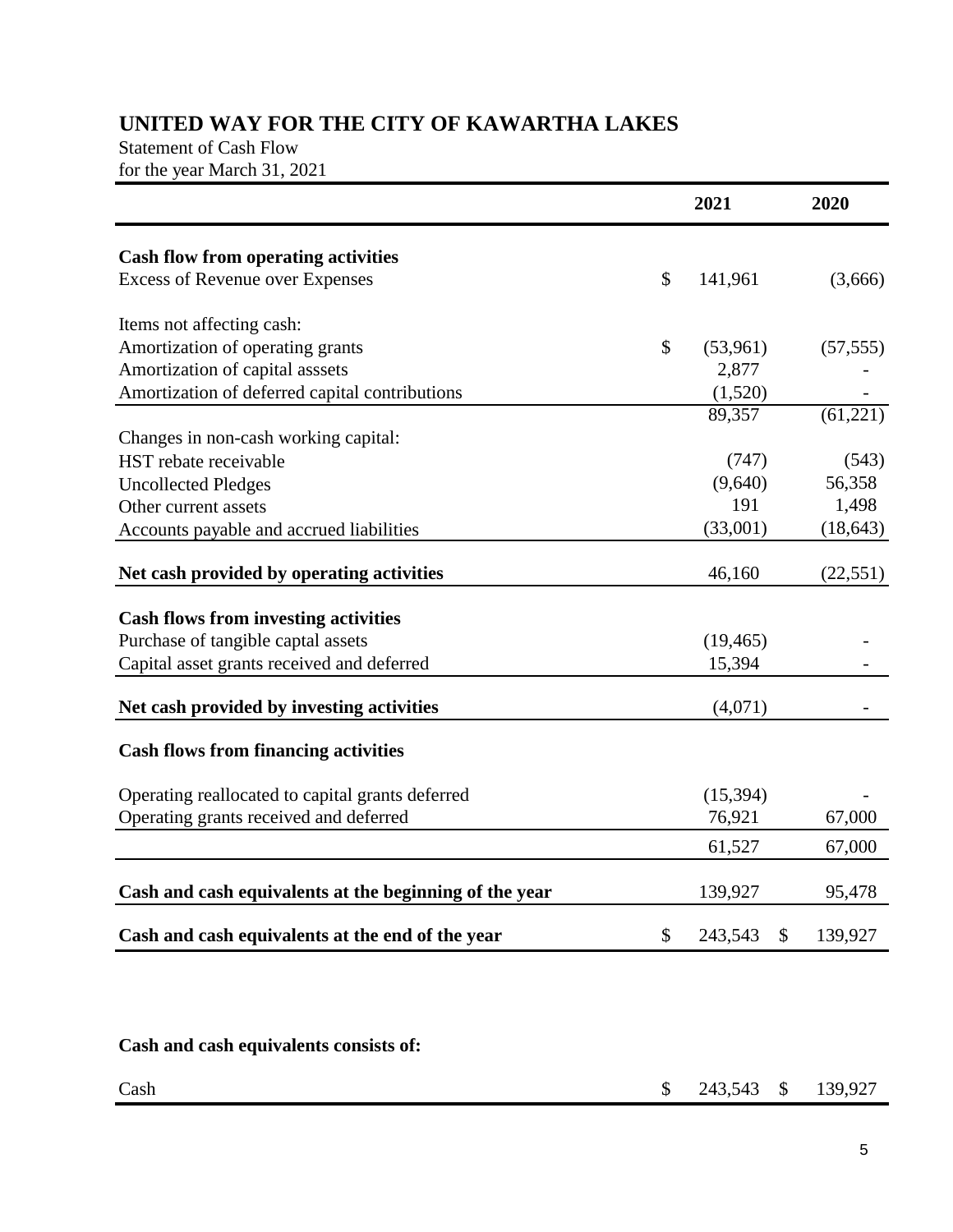#### **1. DESCRIPTION OF THE ORGANIZATION**

United Way for the City of Kawartha Lakes is a not-for-profit registered charity incorporated without share capital under the laws of Ontario. It is not subject to income taxes.

The purpose of the United Way for the City of Kawartha Lakes is to identify and evaluate the current and future social needs of the community and provide leadership for their resolution through guidance, reducing overlap and fundraising for its member agencies.

#### **2. SUMMARY OF SIGNIFICANT ACCOUNTING POLICIES**

#### **Basis of Presentation**

These financial statements have been prepared in accordance with Canadian accounting standards for not-for-profit organizations and are in accordance with Canadian generally accepted accounting principles.

#### **Revenue Recognition**

The United Way for the City of Kawartha Lakes follows the deferral method of accounting for contributions. Unrestricted contributions are recognized as revenue in the year in which the revenue is received or receivable if the amount to be received can be reasonably estimated and collection is reasonably assured. Restricted contributions are recognized as revenue in the year in which the related expenses are incurred. Restricted investment income is recognized in the year in which the related expenses are incurred. Unrestricted investment income is recognized as income in the year it is earned rather than received. Legacies are recorded when the funds are received.

#### (i) Campaign revenue

Campaign revenue represents pledges received from various donors. The revenue is recognized at the time pledges are received.

(ii) Community program grants and fees

Community program grants and fees represents restricted funding to be spent on specific programs. Revenue is recognized on an accrual basis.

Any unused funding at the end of the fiscal year is either deferred to the next fiscal period or repaid to the funder depending upon the funder requirements.

#### (iii) Fundraising events

Fundraising events revenue represents monies raised from fundraiser events. Revenue is recognized when monies are received.

#### (iv) Rental income

Rental income represents the sublet rental income earned from tenant sharing the facilities with United Way for the City of Kawartha Lakes. This income is recognized on an accrual basis.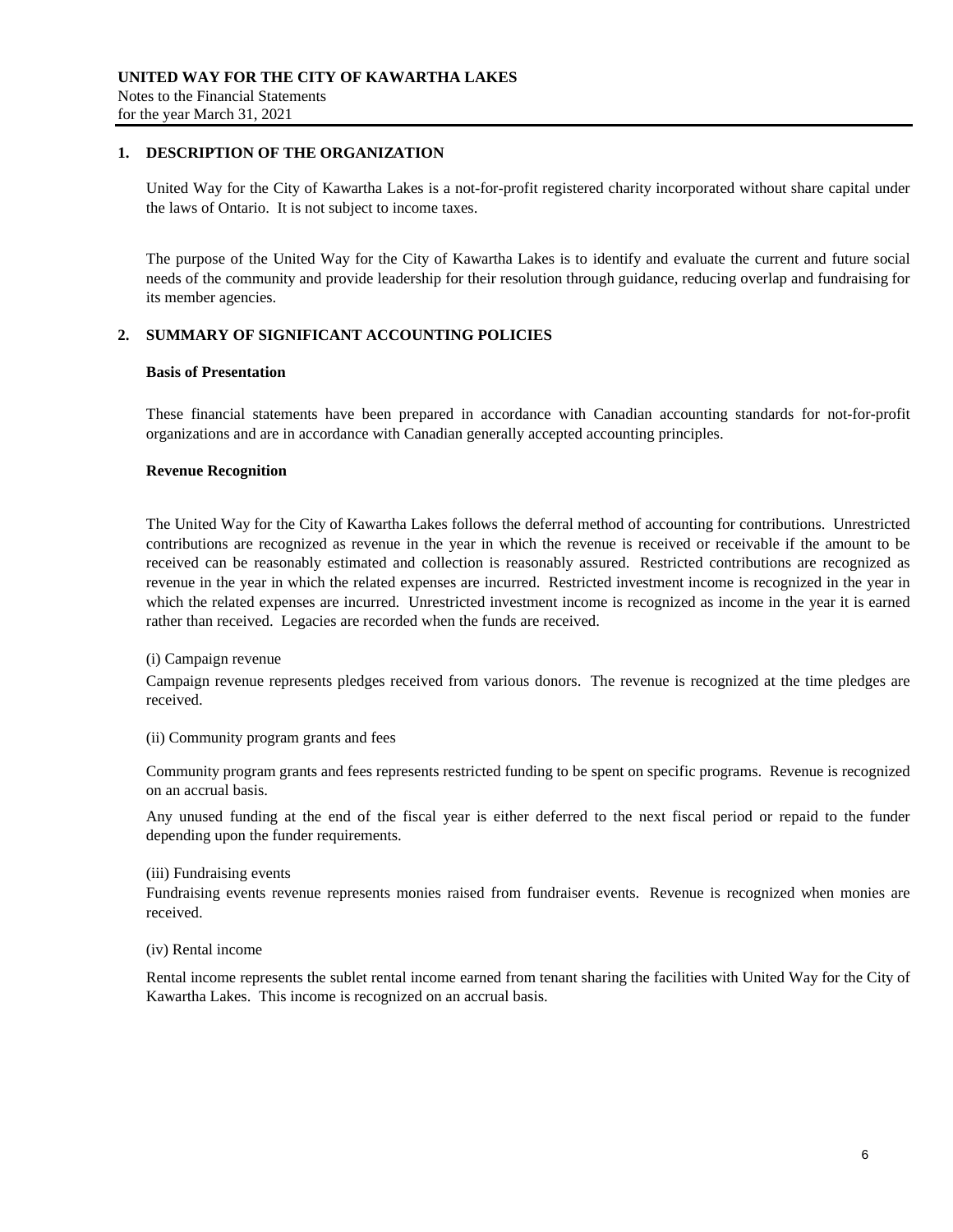#### **2. SUMMARY OF SIGNIFICANT ACCOUNTING POLICIES - CONTINUED**

#### (v) Investment income

From time to time, United Way for the City of Kawartha Lakes receives securities donations. The investment income represents the dividends, interest and gains/losses on those shares. Investment income is recognized when it is earned. No securities donations were received during 2021.

#### **Measurement Uncertainty**

The preparation of financial statements in conformity to Canadian generally accepted accounting principles requires management to make estimates and assumptions that affect the reported amounts of assets and liabilities and disclosure of contingent assets and liabilities at the date of the financial statements and reported amount of revenues and expenses during the period.

Key areas where management has made judgments include, among others, the collectability of pledges receivable, allocations payable, useful life of tangible capital assets, deferred revenue and allocations of expenses between operating and program expenses. Actual results could differ from this and other estimates, the impact of which would be recorded in future periods.

#### **Capital Assets Change in Accounting Policy in 2021**

During 2021 the Organization exceeded the \$500,000 revenue threshold exempting it from capitalizing their assets, reporting on the statement of financial position and estimating their useful lives. Upon exceeding this threshold the organization must adopt ASNPO handbook section 4433 Tangle Capital Assets Held by No-For-Profit Organizations. The Organization is permitted to apply this change in accounting policy on a prospective basis, capitalizing tangible capital assets purchased, or contributed, in the current year and future periods. Once adopted, the Organization is not permitted to stop reporting and tracking their tangible capital assets on the statement of financial position, even if revenues should reduce below the exemption threshold once again.

Capital assets are recorded at a cost and amortized over their estimate lives using the declining balance method at the following annual rates. When the Organization observes conditions that indicate that a tangible capital assets is impaired, the net carrying amount of the tangible capital asset is written down to the asset's fair value or replacement cost. The writedowns of tangible capital assets are accounted for as expenses in the statement of operations

| Garden buildings and structures   | 15 years |
|-----------------------------------|----------|
| Furniture, Fixtures and Equipment | 10 years |
| Computer hardware                 | 3 years  |

#### **Financial Instruments**

United Way for the City of Kawartha Lakes is exposed to various risks through its financial instruments. Analysis of the Organization's risk exposure and concentrations indicates that there is the credit risk pertaining to uncollected pledges. There are no material exposures to liquidity risk, market risk, currency risk, interest rate risk nor other price risk as at March 31, 2021 and no changes in these exposures from last year.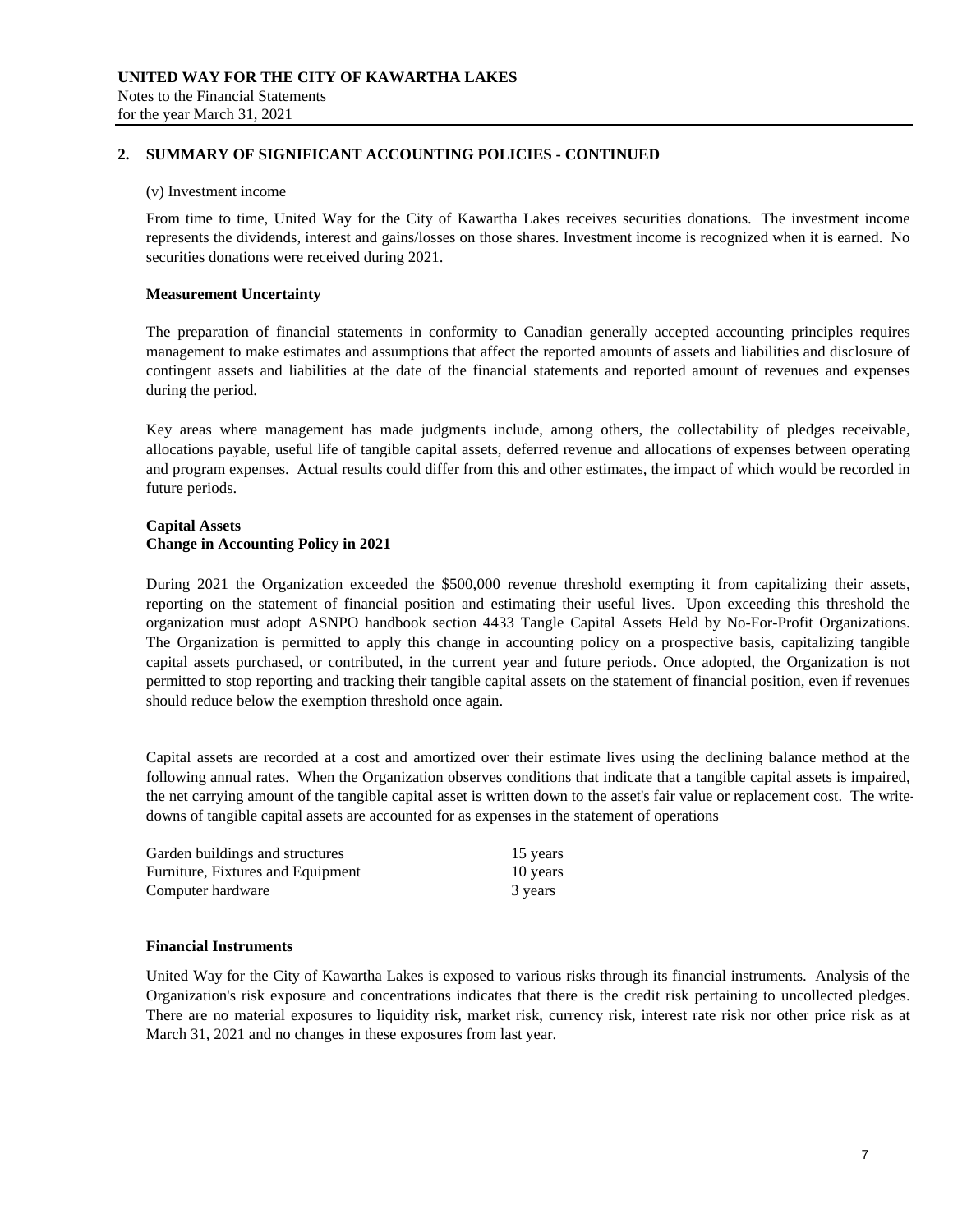#### **2. SUMMARY OF SIGNIFICANT ACCOUNTING POLICIES - CONTINUED**

#### *Measurement of financial instruments*

The Organization initially measures its financial assets and liabilities at fair value, except for certain non-arms length transactions. The Organization subsequently measures all of its financial assets and financial liabilities at amortized costs, except for investments in equity instruments that are quoted in an active market, which are measured at fair value. Changes in fair value are recognized in net income.

Financial assets that are measured at amortized cost include the cash, accounts receivable, and investments.

Financial liabilities measured at amortized cost include accounts payable.

#### *Impairment*

Financial assets measured at cost are tested for impairment when there are indicators of impairment. The amount of the write down is recognized in net income. The previously recognized impairment loss may be reversed to the extent of the improvement, directly or by adjusting the allowance account, provided it is no greater than the amount that would have been reported at the date of the reversal had the impairment not been recognized previously. The amount of the reversal is recognized in net income.

#### **Contributed Services**

Volunteers contributed a significant number of hours per year to assist the United Way for the City of Kawartha Lakes in carrying out its activities. Because of the difficulty of determining their fair value, contributed services are not recognized in the financial statements.

#### **Distributions to member agencies**

Donors are provided the opportunity to direct their donations to any registered Canadian charity. These donations are directed to specified agencies independent of any allocations determined by the organization.

#### **Expense allocations**

In accordance with the United Way of Canada- Centraide Canada's Transparency Accountability and Financial Reporting Policies for United Ways, the United Way for the City of Kawartha Lakes allocates costs which do not pertain specifically to campaign and community programs based on management's estimates of time and direct expenditures as follows:

|                                      | 2021 | 2020 |
|--------------------------------------|------|------|
|                                      |      |      |
| Operating expenses                   | 7%   | 15%  |
| Distributions and community programs | 93%  | 85%  |
|                                      | 100% | 100% |

#### **3. CREDIT FACILITY**

The organization has a line of credit facility of \$50,010 limit at the floating rate of prime plus 3.25% per annum interest, with TD Bank. The balance of the facility utilized at March 31st, 2021 was nil.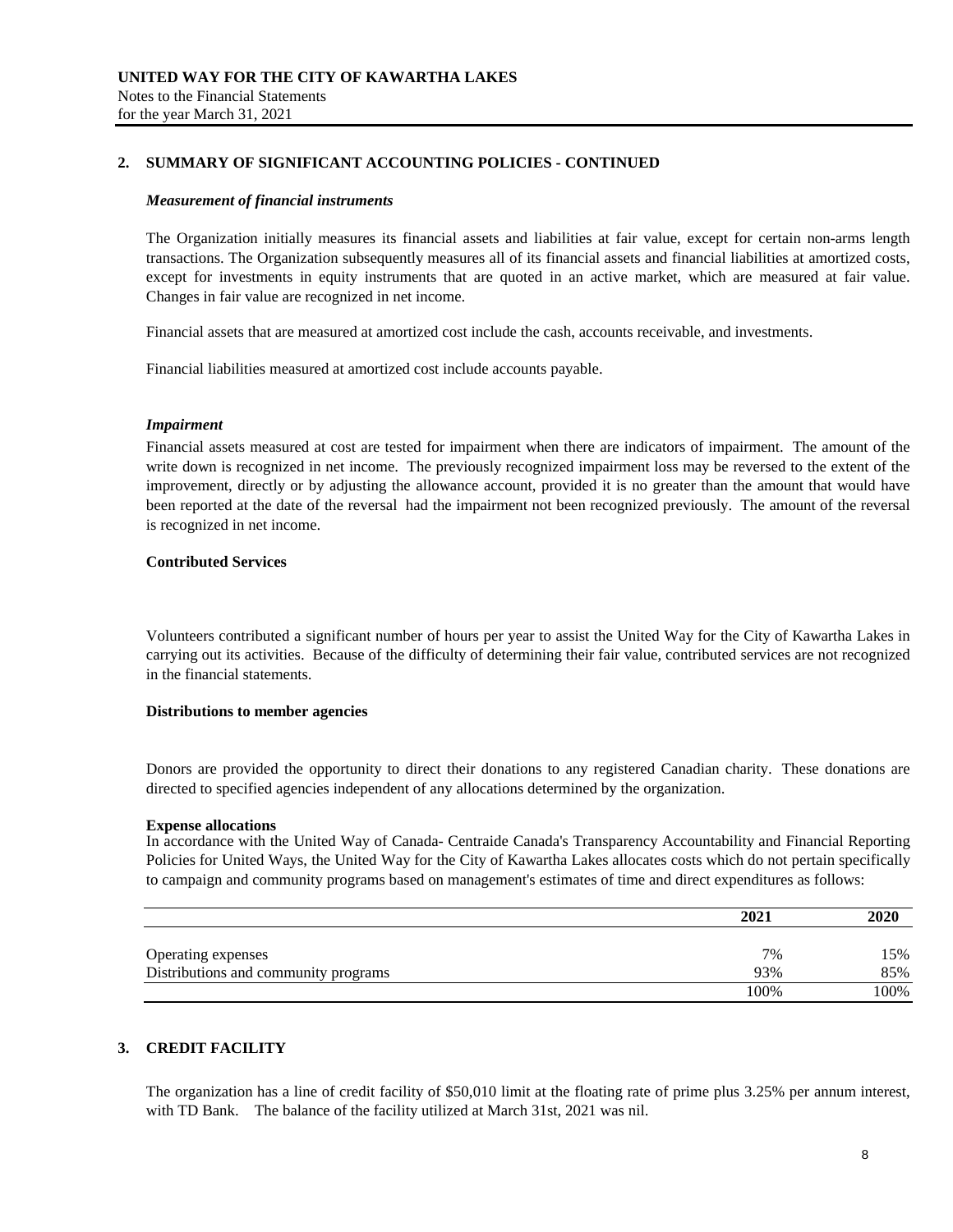#### **4. CASH AND CASH EQUIVALENTS**

|                          | 2021         | 2020 |         |
|--------------------------|--------------|------|---------|
|                          |              |      |         |
| Petty Cash               | \$<br>150 \$ |      | 150     |
| TD Canada Trust          | 213,905      |      | 79,264  |
| TD Trust Account         | 1,788        |      | 1,872   |
| TD Grant Funding Account | 27,701       |      | 58,641  |
|                          | 243,543      |      | 139,927 |

The Agency uses the TD Grant Funding Account to segregate funds held for specific externally funded programs.

The TD Trust Account is used for lotteries and other fundraising.

#### **5. UNCOLLECTED PLEDGES**

|                                     | 2021      | 2020    |
|-------------------------------------|-----------|---------|
|                                     |           |         |
| Pledges receivable                  | 73,762 \$ | 67,437  |
| Allowance for uncollectible pledges | (5,163)   | (4,721) |
|                                     | 68,599    | 62,716  |

The 2021 allowance for uncollectible pledges was calculated as 7% of the pledges receivable balance. The 2020 allowance for uncollectible pledges was calculated as 7% of the pledges receivable balance.

#### **6. OTHER CURRENT ASSETS**

Other current assets represents prepaid expenses:

|                                   | 2021                     | 2020  |
|-----------------------------------|--------------------------|-------|
| Prepaid United Way Centraide fees | $\overline{\phantom{a}}$ | 405   |
| Prepaid insurance                 | 1,181                    | 967   |
| Prepaid rent                      | 2.666                    | 2.666 |
|                                   | 3,847                    | 4,038 |

| <b>CAPITAL ASSETS</b>                                                              |        |    |              | 2021     |   | 2021           |
|------------------------------------------------------------------------------------|--------|----|--------------|----------|---|----------------|
|                                                                                    |        |    | Accumulated  | Net book |   |                |
|                                                                                    | Cost   |    | Amortization | value    |   | Net book value |
| Garden buildings and structures                                                    | 571    | -S | 38           | 533      | S |                |
| Furniture, fixtures and equipment                                                  | 14,823 |    | 1,482        | 13,341   |   |                |
| Computers                                                                          | 4.071  |    | 1.357        | 2.714    |   |                |
|                                                                                    | 19.465 |    | 2.877        | 16.588   |   |                |
| Amortization expense charged during the year to the statement of operations and    |        |    |              |          |   |                |
| included in the "Amortization, small equipment and maintenance" balances under the |        |    |              |          |   |                |
| Operating and Program allocations.                                                 |        |    |              | 2.87     |   |                |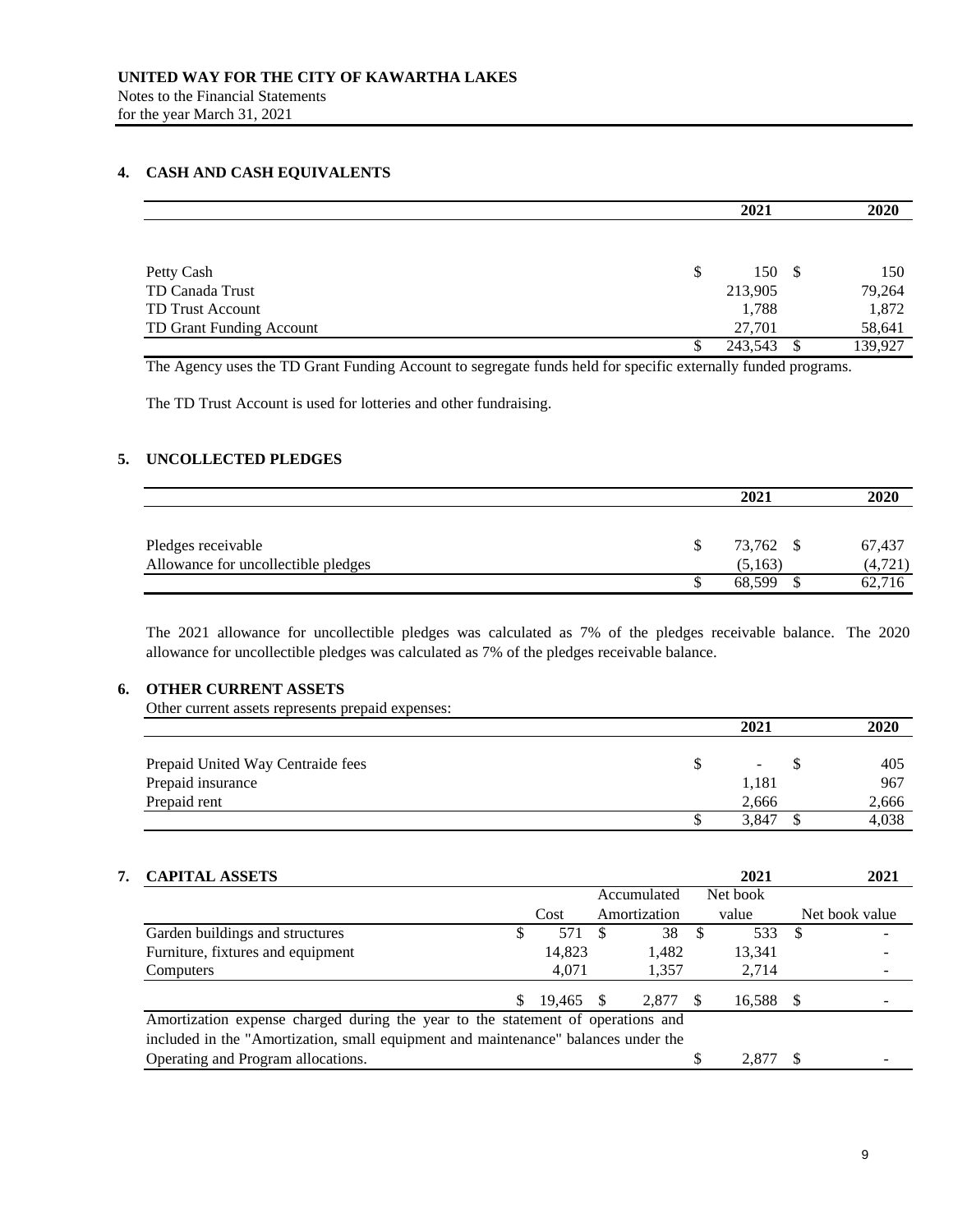#### 8. **DEFERRED OPERATING CONTRIBUTIONS**

Deferred contributions represents unspent resources externally restricted for funding of specific programs received in the

|                                                                                                                           | 2021                                  |      | 2020                |
|---------------------------------------------------------------------------------------------------------------------------|---------------------------------------|------|---------------------|
| Balance - beginning of year<br>Amount recognized as revenue in the year<br>Amount reallocated to deferred capital funding | \$<br>66,115<br>(53,961)<br>(15, 394) | - \$ | 56,670<br>(57, 555) |
| Amount received in the current year                                                                                       | 76,921                                |      | 67,000              |
| Balance - end of year                                                                                                     | \$<br>73,681                          | \$   | 66,115              |
| Allocation of deferred contributions operating funding are as follows:                                                    | 2021                                  |      | 2020                |
|                                                                                                                           |                                       |      |                     |
| New Horizons - The Cultivators                                                                                            | \$<br>1,641                           | -S   | 1,641               |
| New Horizons - Veggies for Vets                                                                                           | 99                                    |      | 99                  |
| New Horizons Edwin Binney Fresh Produce for Seniors                                                                       | 25,000                                |      | 25,000              |
| New Horizons COVID-Rural Emergency Food & Health Outreach for Seniors                                                     | 3,587                                 |      |                     |
| CKL Legacy C.H.E.S.T                                                                                                      | 516                                   |      | 10,496              |
| <b>RBC</b> Foundation                                                                                                     | 3,000                                 |      |                     |
| <b>Restricted donations</b>                                                                                               | 8,875                                 |      | 7,474               |
| TD Friends of the Environment Foundation                                                                                  | 1,450                                 |      | 1,601               |
| Otto and Marie Pick Foundation                                                                                            | 19,247                                |      | 19,804              |
| President's Choice Children's Charity community Fund Grant                                                                | 619                                   |      |                     |
| City of Kawartha Lakes - COVID 19 Social Services Relief Fund                                                             | 9,646                                 |      |                     |
|                                                                                                                           | \$<br>73,681                          | \$   | 66,115              |

#### **9. DEFERRED CONTRIBUTIONS RELATED TO CAPITAL ASSETS**

Deferred contributions related to capital assets include the unamortized portions of contributed capital assets and restricted contributions that will be used for the Organization's programs.

|                                                                                | 2021 |         | 2020 |
|--------------------------------------------------------------------------------|------|---------|------|
| Balance, beginning of year                                                     |      |         |      |
| Restricted community gardens contributions utilized to purchase capital assets |      | 15,394  |      |
| Less:                                                                          |      |         |      |
| Amounts amortized to income                                                    |      | (1,520) |      |
|                                                                                |      | 13.874  |      |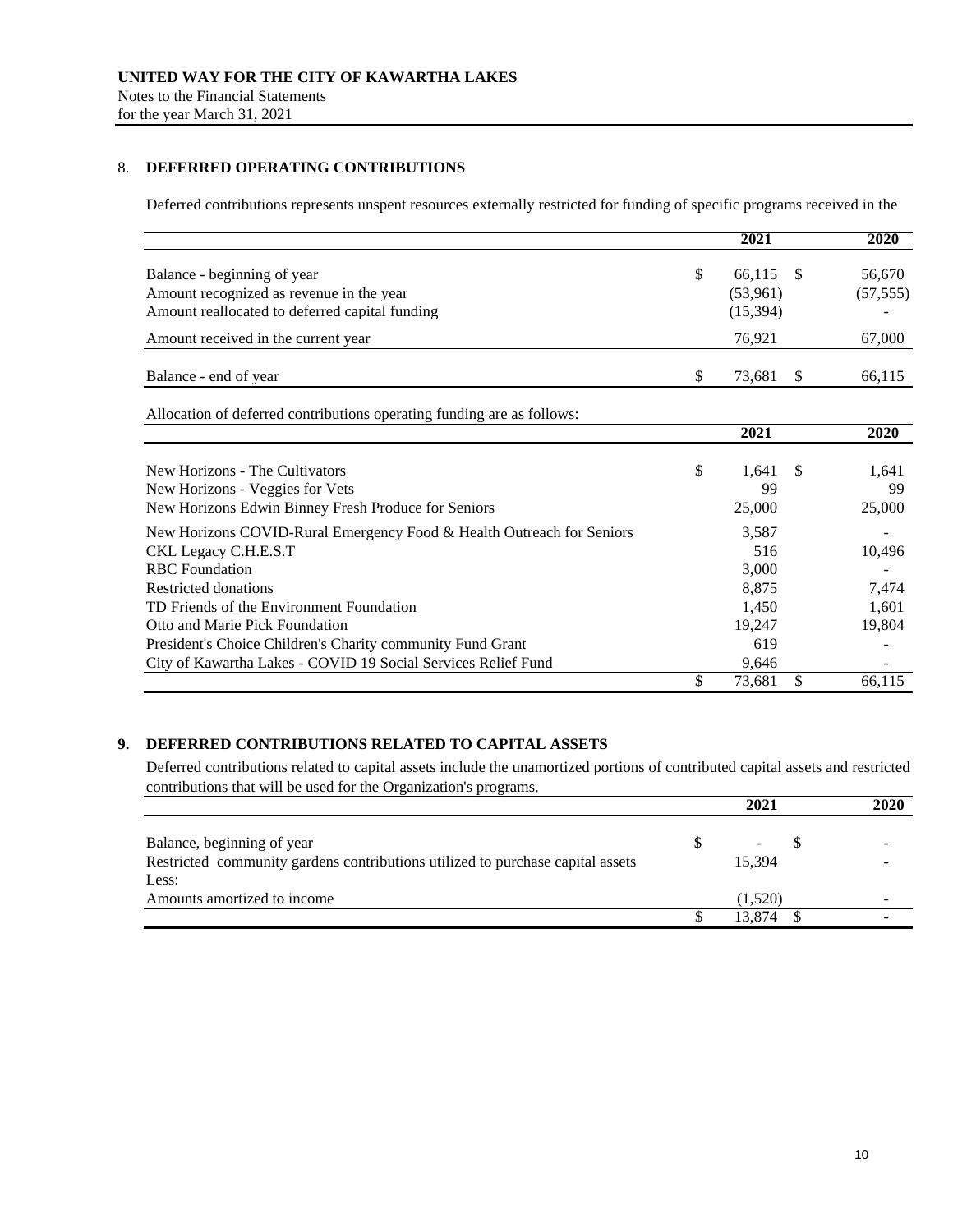Notes to the Financial Statements for the year March 31, 2021

#### **10. COMMUNITY PROGRAMS**

The Organization receives various grants and specific bequests to conduct various community building programs. The operating cost for these programs is not funded from campaign revenue.

#### **11. DISTRIBUTIONS TO MEMBER AGENCIES AND OTHER**

As a result of the pandemic the board of directors passed a motion to cease their formal needs assessment and allocations process to member agencies for 2021 and have focussed their efforts as the chosen agency to distribute the Federal Governments Emergency Community Support Fund (ECSR) payments, as well as The Federal Government's (NHSP) New Horizon's for Seniors Program. Designated pledges made by donors throughout the year have been honoured as paid or payable as of the yearend date.

**Allocated &**  The distributions to member agencies and others, including COVID relief, prior year allocations and directed donations are as follows:

|                                           | <b>Designated</b>    |              |             |                |                  | <b>Designated</b>    |
|-------------------------------------------|----------------------|--------------|-------------|----------------|------------------|----------------------|
|                                           | <b>Donor</b>         |              |             |                | <b>Total for</b> | <b>Distributions</b> |
|                                           | <b>Distributions</b> |              | <b>ECSR</b> | <b>NHSP</b>    | 2021             | 2020                 |
|                                           |                      |              |             |                |                  |                      |
| A Place Called Home                       | \$<br>250            | $\mathbb{S}$ | 27,500      | \$             | \$<br>27,750     | \$                   |
| Big Brothers & Big Sisters of KL          | 1,198                |              | 35,722      |                | 36,921           | 12,086               |
| Boys & Girls Club KL & Hal                | 25                   |              | 25,500      |                | 25,525           |                      |
| <b>Canadian Mental Health Association</b> | 1,298                |              | 17,500      |                | 18,798           | 4,532                |
| <b>Central Food Network</b>               | ÷,                   |              | 10,000      | 7,564          | 17,564           |                      |
| Coboconk & Area Food Bank                 |                      |              | 5,102       | 1,500          | 6,602            |                      |
| Community Care City Kawartha Lakes        | 100                  |              | 27,500      | 20,000         | 47,600           | 7,554                |
| Community Living Kawartha Lakes           | 1,188                |              |             |                | 1,188            | 3,182                |
| <b>Easter Seals</b>                       |                      |              | 7,600       |                | 7,600            |                      |
| <b>Five Counties Children's Centre</b>    |                      |              | 17,924      |                | 17,924           |                      |
| Haliburton Highlands Health Services      |                      |              | 19,925      |                | 19,925           |                      |
| John Howard Society of Kaw. Lakes         | 3,938                |              | 20,000      |                | 23,938           | 10,575               |
| Junior Achievement of Peterborough        |                      |              |             |                |                  |                      |
| Lakeland Muskoka                          |                      |              | 16,500      |                | 16,500           |                      |
| Kawartha Haliburton Victim Services       |                      |              | 10,000      |                | 10,000           |                      |
| Kawartha Lakes Centre of Hope             |                      |              | 7,500       |                | 7,500            |                      |
| Kawartha North Family Health Team         |                      |              | 18,450      |                | 18,450           |                      |
| Kinmount & Area Food bank                 | ÷                    |              | Ĺ,          | 1,500          | 1,500            |                      |
| Minden Food Bank                          |                      |              |             | 4,250          | 4,250            |                      |
| <b>Ontario Early Years</b>                | 1,038                |              |             | $\overline{a}$ | 1,038            |                      |
| Point in Time                             |                      |              | 27,500      |                | 27,500           |                      |
| Rotary Club of Haliburton Charitable      |                      |              | 10,500      | 5,500          | 16,000           |                      |
| <b>SIRCH Community Services</b>           |                      |              | 22,500      | 6,500          | 29,000           |                      |
| Special Olympics                          |                      |              | 10,000      |                | 10,000           |                      |
| St John Ambulance                         | 938                  |              |             |                | 938              | 3,182                |
| Therapeutic Horse Riding in Lindsay       |                      |              | 7,500       |                | 7,500            |                      |
| Victoria County Career Services           | 938                  |              |             |                | 938              | 8,158                |
| Other- one time allocations and donor     |                      |              |             |                |                  |                      |
| designations                              | 49,983               |              |             |                | 49,983           | 37,153               |
|                                           | \$<br>60,896         |              | \$ 344,723  | \$<br>46,814   | \$<br>452,433    | \$<br>86,422         |

The other - one time allocations and designations represents specific funding that UWCKL distributes outside of the formal needs assessment and allocations program. The 2021 balance includes \$44,285 in donated non surgical masks to be distributed to high risk agencies.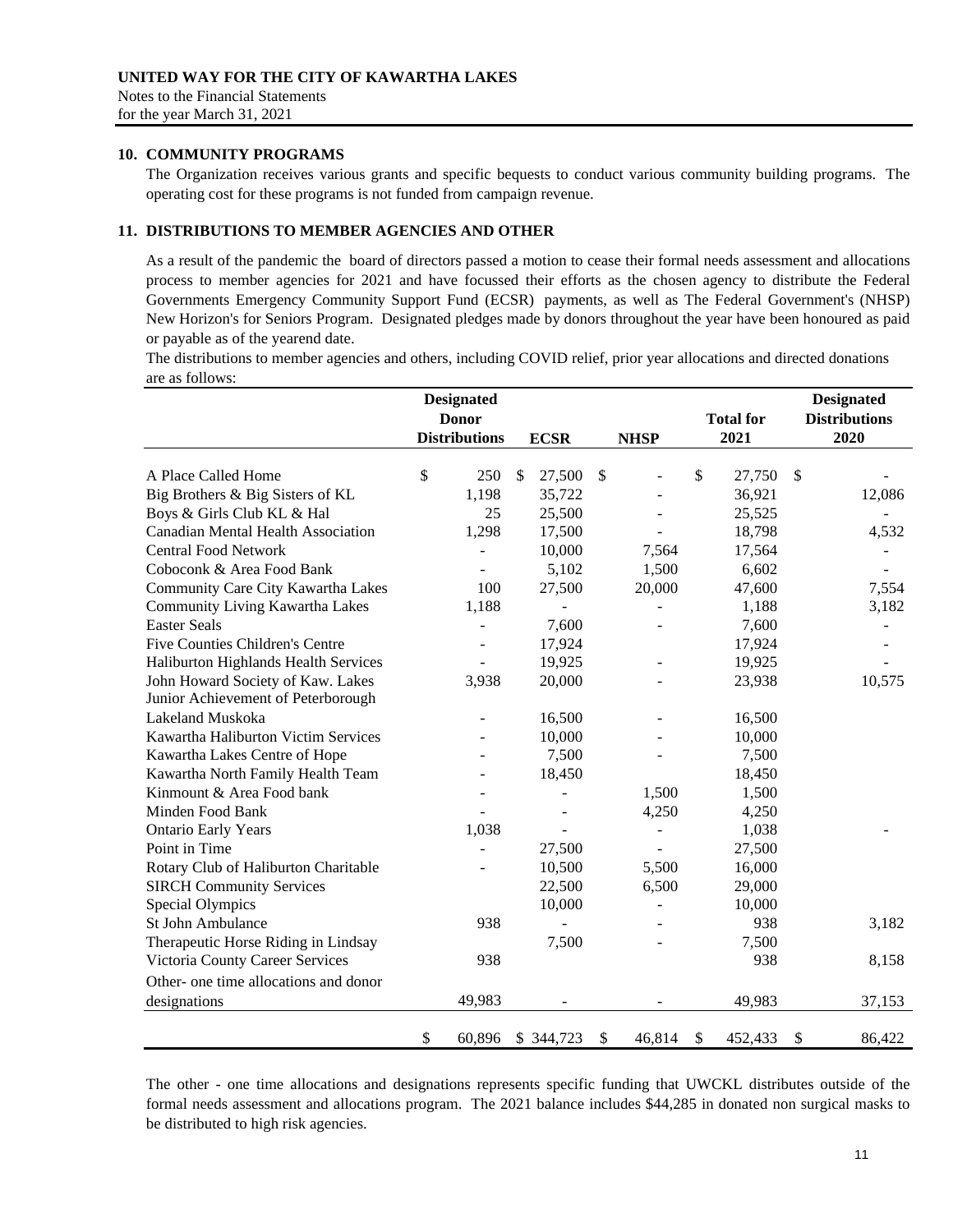#### **12. RESTRICTIONS OF NET ASSETS**

The Board of Directors has internally restricted all of unrestricted net assets to be used as follows:

| <b>Bequest Reserve Fund</b>                | To be maintained permanently with the investment income to<br>be used for one-time allocations                               |
|--------------------------------------------|------------------------------------------------------------------------------------------------------------------------------|
| Leadership Development Services<br>Reserve | To be used to fund future cost of the Leadership Development<br>Services in excess of grant revenue received.                |
| <b>Distribution Reserve</b>                | To be used for distributions to member agencies                                                                              |
| Working capital Reserve                    | To be used for fundraising and administration expenses in the<br>following year.                                             |
| <b>Campaign Stabilization Reserve</b>      | To be used to offset possible declines in future campaign<br>contributions to maintain a consistent distribution of funds to |

These internally restricted amounts are not available for other purposes without the approval of the Board of Directors.

#### **13. TRANSPARENCY, ACCOUNTABILITY AND FINANCIAL REPORTING**

The United Way for the City of Kawartha Lakes follows the reporting guidelines as outlined in its membership agreement with United Way Centraide Canada. As part of these guidelines, the following is a recommended additional disclosure of Operating costs as a percentage of total revenue before the provision for uncollectible pledges.

|                                                                                 | 2021             |               | 2020    |
|---------------------------------------------------------------------------------|------------------|---------------|---------|
| Operations ratio:                                                               |                  |               |         |
| Total revenue                                                                   | \$<br>912,451 \$ |               | 394,215 |
| Add (less) provision for uncollectible pledges                                  | 443              |               | (3,558) |
| Total revenue before pledge loss provision                                      | 912.894          |               | 390,657 |
| Direct fundraising                                                              | 2.774            |               | 12,623  |
| Allocation of indirect general management $\&$ administration expenses (Note 2) | 18,325           |               | 36,581  |
| Total operating expenses                                                        | \$<br>21,099     | <sup>\$</sup> | 49,204  |
|                                                                                 |                  |               |         |
| Operating (fundraising) costs as a percentage of revenues                       | 2%               |               | 13%     |